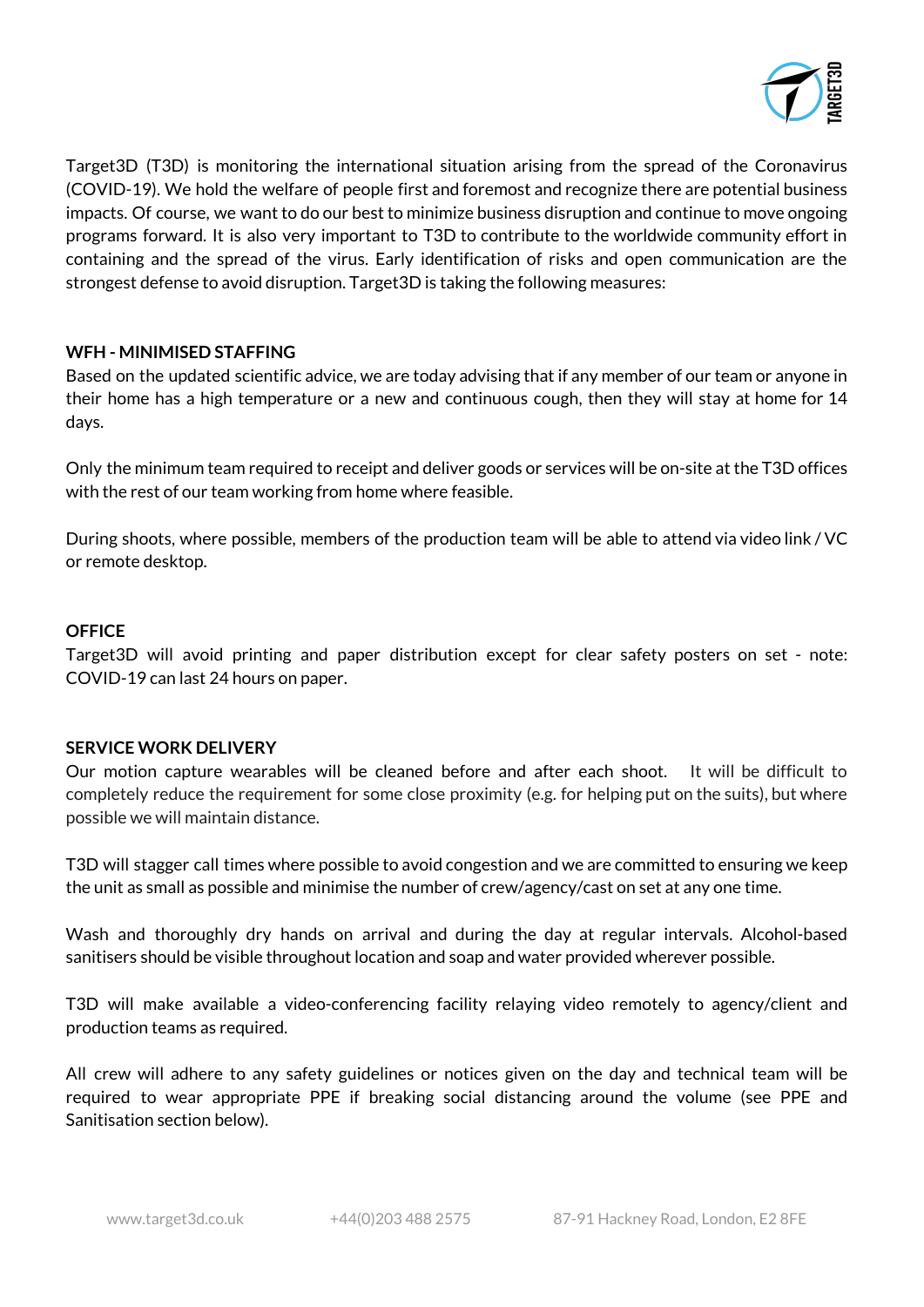

# **TALENT ON SET**

Where social distancing of talent might not seem achievable on set due to creative or action required, you need to do all you can to minimise the risk of transmission. If possible, T3D will adapt the process (eg: use members of the same household, shoot individuals as separate plates and composite in post, use screens or barriers to separate talent from each other, shoot back-to-back or side-by-side, keep the activity time involved as short as possible etc) to achieve the aim within government regulations.

NB: Government regulations on working within social distancing state that you should do everything practical to manage transmission risks by considering whether an activity needs to continue for the business to operate, keeping the activity time involved as short as possible, using screens or barriers to separate people from each other, using back-to-back or side-to-side working whenever possible, staggering arrival and departure times, reducing the number of people each person has contact with by using 'fixed teams or partnering'.

## **DATA DELIVERY**

All capture data will be stored in the cloud and T3D staff have the ability to work on the clean-up remotely as required. Our post animation team will be equipped with the necessary technology to deliver post production from home as required.

### **HEALTH & SAFETY**

We are evaluating T3D employee travel and restricting this to business-critical only. Meetings will be held electronically when possible.

Visitors originating from or traveling through at-risk countries will require T3D senior level leadership approval.

In addition to visitor and travel management, note that we regularly sanitise working and common spaces in our offices, and regularly share exposure-prevention protocols to reinforce healthy behaviors.

Whilst at the office we will be advising on regular hand washing - T3D will provide soap and disposable paper towels. Where possible, at least a 1m distance will be maintained between staff and also staff and visitors.

## **PPE AND SANITISATION**

Production to have supplies of PPE for those needing to wear it:

*Tier 1 – basic PPE: masks and gloves*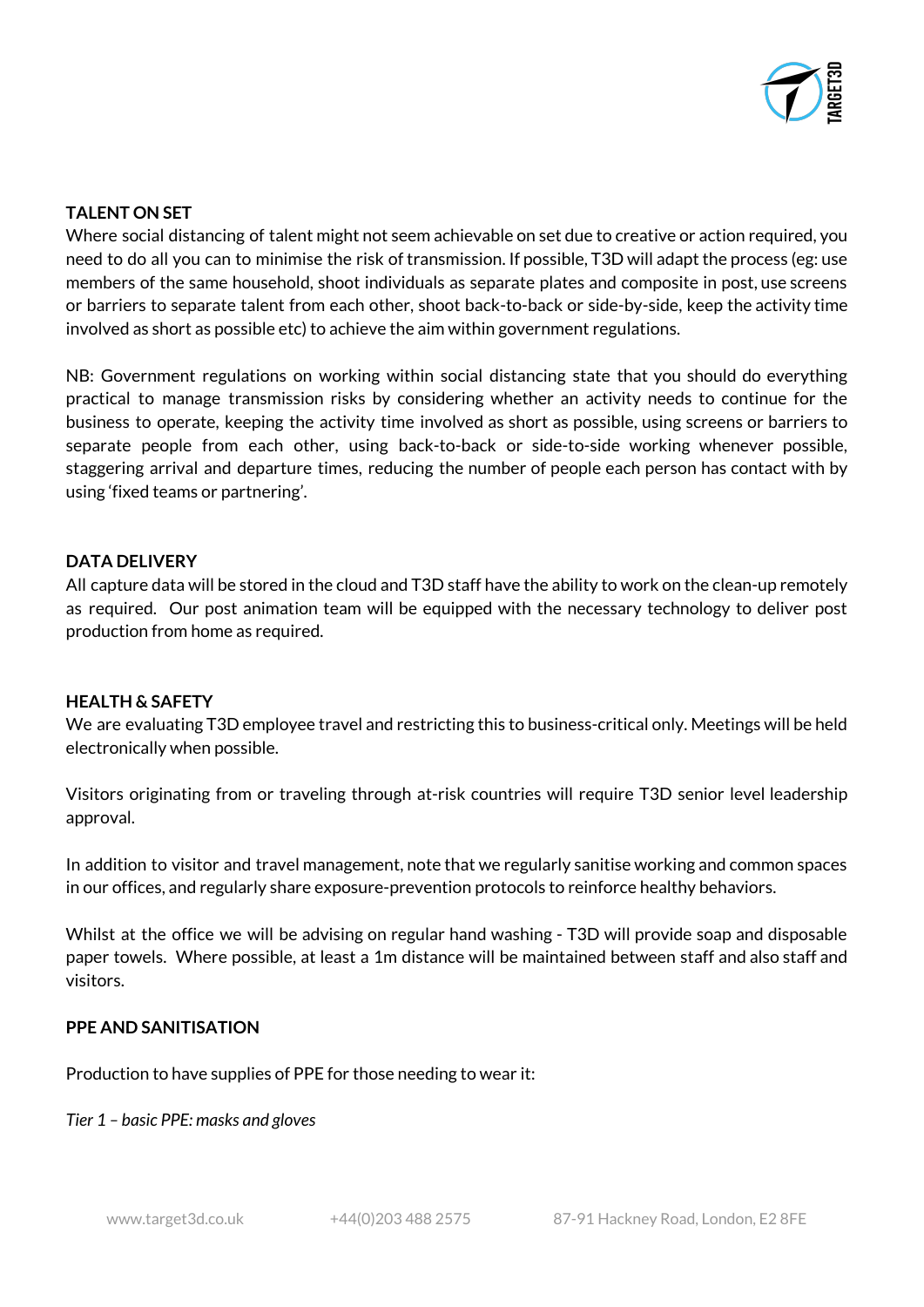

Note that wearing gloves needs to be managed correctly - wear for single use activities and remove, also in the event that masks become mandatory, the APA will update according to government guidelines.

### *Tier 2 – enhanced PPE: including visor and covering suit.*

Those who need to break two metre distancing and for a length of time to carry out their duties may need to wear enhanced PPE. Departments likely to be required to wear enhanced PPE depending on circumstances will include (but are not limited to): camera if gathering around camera, wardrobe if needing to tend to talent, HMU if needing to work on talent, medic if needing to assess symptoms.

T3D will ensure that covered bins are provided for safe disposal of tissues and PPE. Crew can be asked to bring their own PPE but production must have sufficient for all crew. T3D advise to only remove talent's PPE when essential.

T3D will provide clearly visible and spacious hygiene stations for washing, with plentiful supply of hand sanitiser and wipes. Each department is responsible for keeping their own area and equipment clean.

Clear health etiquette is displayed on posters around the premises (eg: Wear appropriate PPE at all times / When coughing or sneezing, cover your mouth and nose with your bent elbow / Avoid touching your eyes, nose and mouth + Put down and pickup items rather than handing / Don't shake hands, or hug + Maintain social distancing, etc)

## **CATERING**

T3D currently suggest utilising food delivery instead of mobile kitchen. Meals pre-packed to avoid contamination, no self-service facilities. Everyone must wash their hands before entering any catering/ dining area.

Dining space requirement will ensure increased distance while eating with at least two metres space to be observed between people. Disposable, recyclable plates and cutlery to be provided. Where possible hot drinks and water stations to be available.

### **CUSTOMERS**

Individual T3D Managers will be contacting customers with active or upcoming installations or training programs to align on affected/updated scheduling and mitigation strategies to address the needs of your programs in an optimal and safe manner. We will do our best to be flexible to find alternative solutions, including remote support sessions in lieu of on-site visits when applicable. We also ask our customers to inform T3D of any preventative measures taken on sites we are scheduled to visit.